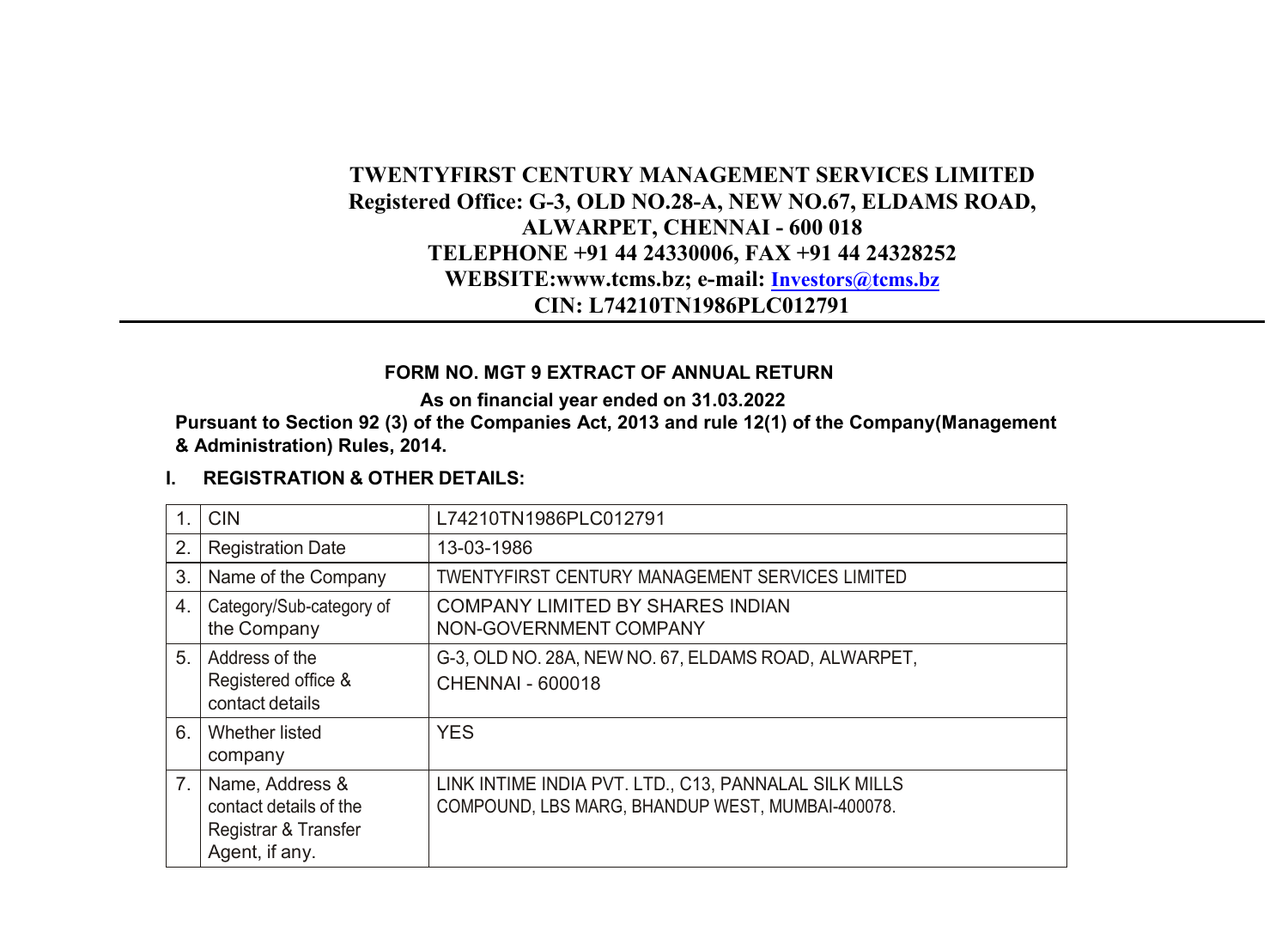**II. PRINCIPAL BUSINESS ACTIVITIES OF THE COMPANY** (All the business activities contributing 10 % or more of the total turnover of the company shall be stated)

| S.  | Name and Description of             | NIC Code of the | % to total turnover of the |
|-----|-------------------------------------|-----------------|----------------------------|
| No. | main products / services            | Product/service | company                    |
|     | Investments in shares and tradingin |                 |                            |
|     | l Shares & Derivatives              | 65993           | 100.00%                    |

#### **III. PARTICULARS OF HOLDING, SUBSIDIARY AND ASSOCIATE COMPANIES -**

| S.  | Name and address of   | CIN/GLN              | Holding/    | % of   | Applicable |
|-----|-----------------------|----------------------|-------------|--------|------------|
| No. | the Company           |                      | Subsidiary/ | shares | Section    |
|     |                       |                      | Associate   | held   |            |
|     | <b>TWENTYFIRST</b>    |                      |             |        |            |
|     | <b>CENTURY SHARES</b> | U51900MH1942PLC00546 | Subsidiary  | 100%   | Section    |
|     | AND SECURITIES        |                      |             |        | 2(87)      |
|     | LIMITED 2B, GREASE    |                      |             |        |            |
|     | HOUSE, ZAKARIA        |                      |             |        |            |
|     | BUNDER, ROAD,         |                      |             |        |            |
|     | SEWRIWEST,            |                      |             |        |            |
|     | MUMBAI-400015         |                      |             |        |            |

#### **IV. SHARE HOLDING PATTERN**

**(Equity Share Capital Breakup as percentage of Total Equity)**

### **A) Category-wise Share Holding**

| <b>Sr</b><br>No | Category of<br><b>Shareholders</b> |       | beginning of the year - 2021 | Shareholding at the |                                         |       |                 | Shareholding at the<br>end of the year - 2022 |                                       | %<br>Change<br>during<br>the<br>year |
|-----------------|------------------------------------|-------|------------------------------|---------------------|-----------------------------------------|-------|-----------------|-----------------------------------------------|---------------------------------------|--------------------------------------|
|                 |                                    | Demat | Physical                     | <b>Total</b>        | $%$ of<br><b>Total</b><br><b>Shares</b> | Demat | <b>Physical</b> | Total                                         | % of<br><b>Total</b><br><b>Shares</b> |                                      |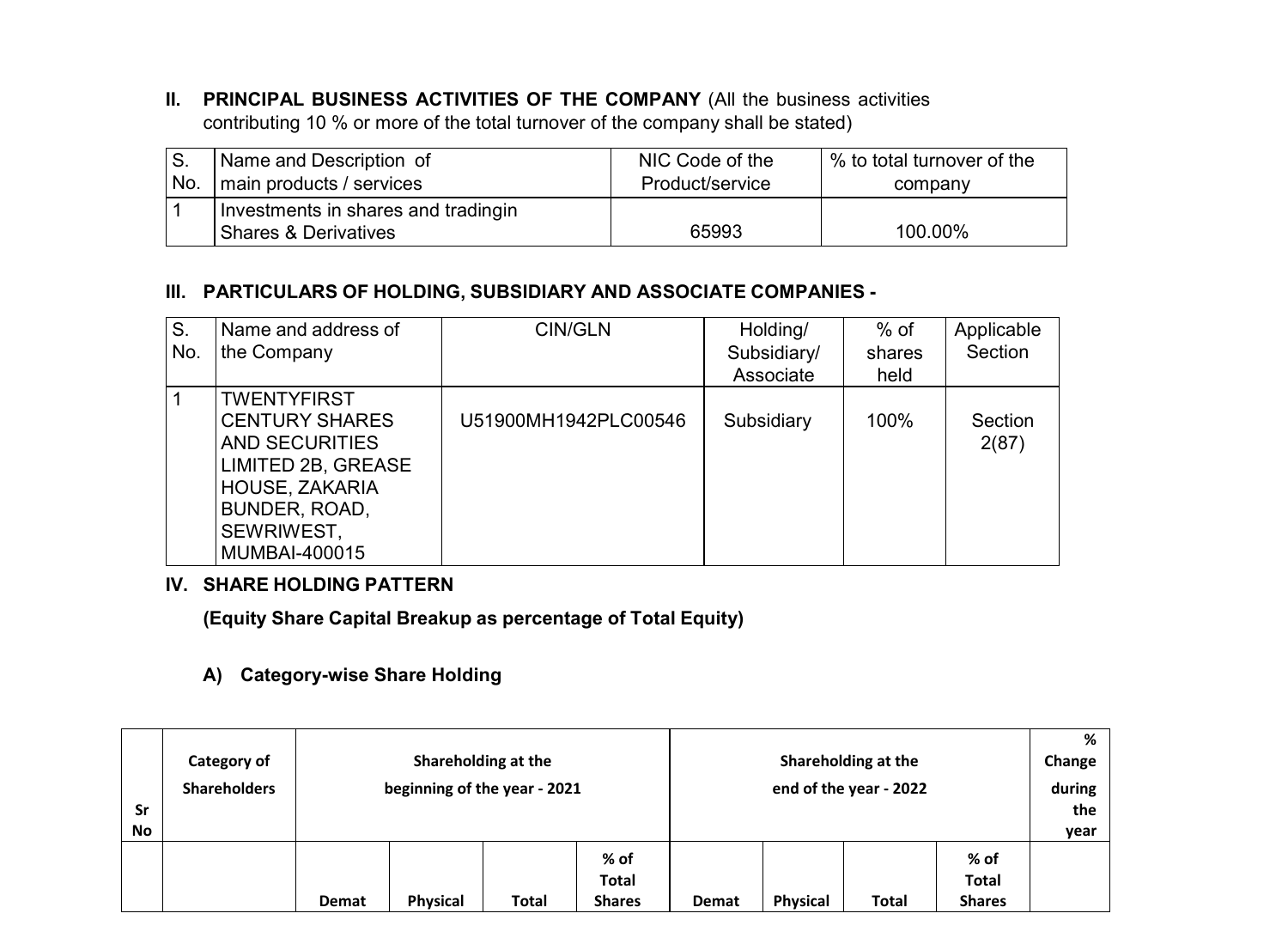|       | Shareholding of<br>Promoter and<br>Promoter                               |         |                     |                     |          |             |   |                     |          |         |
|-------|---------------------------------------------------------------------------|---------|---------------------|---------------------|----------|-------------|---|---------------------|----------|---------|
| (A)   | Group                                                                     |         |                     |                     |          |             |   |                     |          |         |
| $[1]$ | Indian                                                                    |         |                     |                     |          |             |   |                     |          |         |
| (a)   | Individuals /<br>Hindu<br>Undivided<br>Family                             | 6365957 | 0                   | 6365957             | '60.6282 | 6386431     | 0 | 6386431             | '60.8232 | '0.1950 |
|       | Central<br>Government /<br>State                                          |         |                     |                     |          |             |   |                     |          |         |
| (b)   | Government(s)<br>Financial                                                | 0       | 0                   | 0                   | '0.0000  | $\mathsf 0$ | 0 | 0                   | '0.0000  | '0.0000 |
| (c)   | Institutions /<br><b>Banks</b>                                            | 0       | 0                   | 0                   | '0.0000  | 0           | 0 | $\mathsf{O}\xspace$ | '0.0000  | '0.0000 |
| (d)   | Any Other<br>(Specify)                                                    |         |                     |                     |          |             |   |                     |          |         |
|       | Sub Total (A)(1)                                                          | 6365957 | $\mathsf{O}\xspace$ | 6365957             | '60.6282 | 6386431     | 0 | 6386431             | '60.8232 | '0.1950 |
| $[2]$ | Foreign                                                                   |         |                     |                     |          |             |   |                     |          |         |
| (a)   | Individuals<br>(Non-Resident<br>Individuals /<br>Foreign<br>Individuals)  | 0       | 0                   | 0                   | '0.0000  | $\mathsf 0$ | 0 | 0                   | '0.0000  | '0.0000 |
| (b)   | Government                                                                | 0       | $\mathsf 0$         | $\mathsf{O}\xspace$ | '0.0000  | $\mathsf 0$ | 0 | 0                   | '0.0000  | '0.0000 |
| (c)   | Institutions                                                              | 0       | $\pmb{0}$           | $\mathbf 0$         | '0.0000  | $\mathsf 0$ | 0 | 0                   | '0.0000  | '0.0000 |
| (d)   | Foreign<br>Portfolio<br>Investor                                          | 0       | 0                   | 0                   | '0.0000  | 0           | 0 | 0                   | '0.0000  | '0.0000 |
| (e)   | Any Other<br>(Specify)                                                    |         |                     |                     |          |             |   |                     |          |         |
|       | Sub Total (A)(2)                                                          | 0       | $\pmb{0}$           | $\pmb{0}$           | '0.0000  | $\mathsf 0$ | 0 | $\pmb{0}$           | '0.0000  | '0.0000 |
|       | Total<br>Shareholding of<br>Promoter and<br>Promoter<br>$Group(A)=(A)(1)$ |         |                     |                     |          |             |   |                     |          |         |
|       | $+(A)(2)$                                                                 | 6365957 | 0                   | 6365957             | '60.6282 | 6386431     | 0 | 6386431             | '60.8232 | '0.1950 |
| (B)   | Public                                                                    |         |                     |                     |          |             |   |                     |          |         |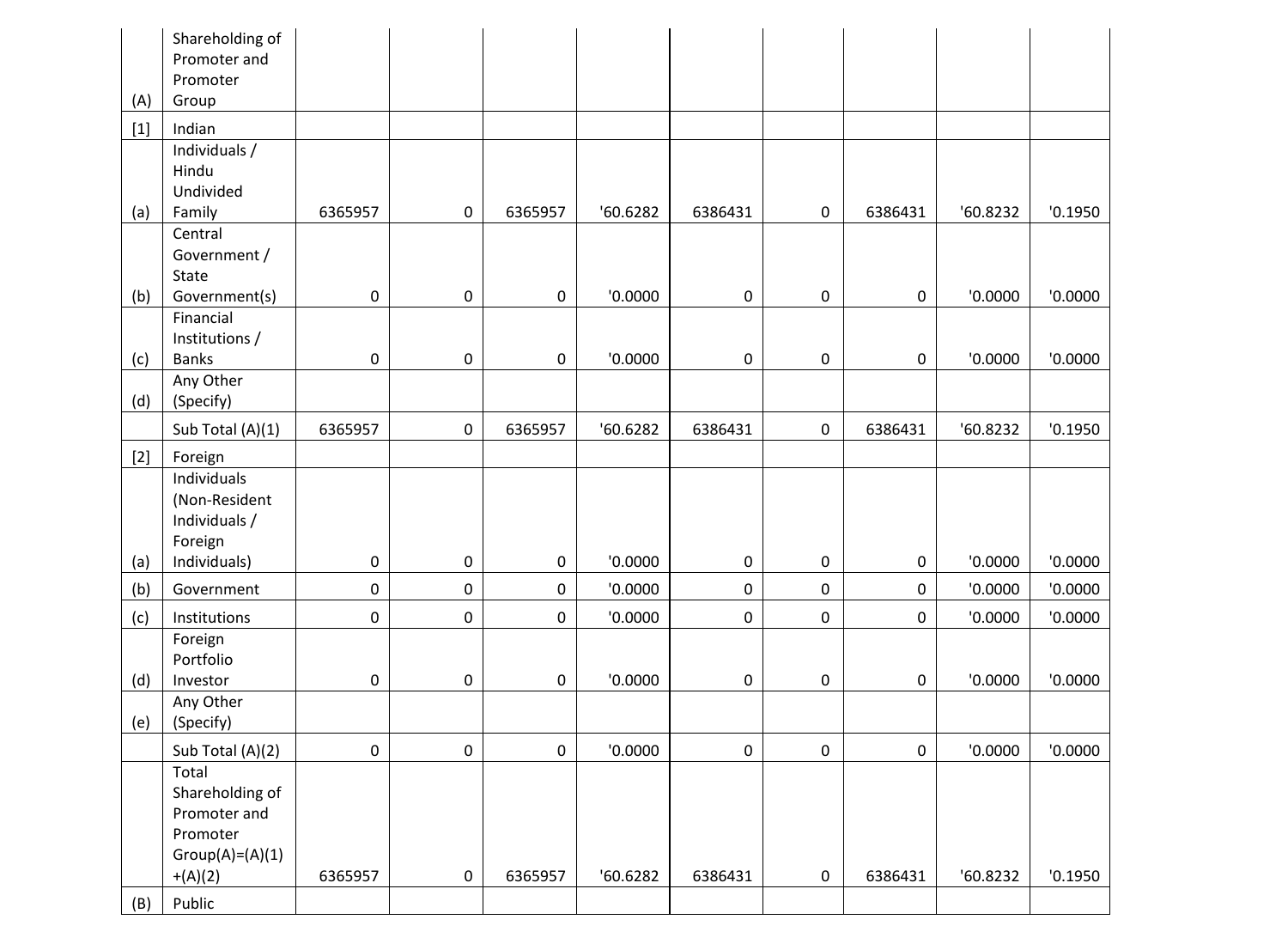|       | Shareholding                                |             |        |         |          |         |        |                     |          |         |
|-------|---------------------------------------------|-------------|--------|---------|----------|---------|--------|---------------------|----------|---------|
| $[1]$ | Institutions                                |             |        |         |          |         |        |                     |          |         |
|       | Mutual Funds /                              |             |        |         |          |         |        |                     |          |         |
| (a)   | UTI                                         | 0           | 15800  | 15800   | '0.1505  | 0       | 15800  | 15800               | '0.1505  | '0.0000 |
| (b)   | Venture Capital<br>Funds                    | 0           | 0      | 0       | '0.0000  | 0       | 0      | 0                   | '0.0000  | '0.0000 |
|       | Alternate<br>Investment                     |             |        |         |          |         |        |                     |          |         |
| (c)   | Funds<br>Foreign Venture                    | 0           | 0      | 0       | '0.0000  | 0       | 0      | 0                   | '0.0000  | '0.0000 |
| (d)   | Capital<br>Investors                        | 0           | 0      | 0       | '0.0000  | 0       | 0      | 0                   | '0.0000  | '0.0000 |
|       | Foreign<br>Portfolio                        |             |        |         |          |         |        |                     |          |         |
| (e)   | Investor                                    | $\mathsf 0$ | 0      | 0       | '0.0000  | 0       | 0      | $\mathbf 0$         | '0.0000  | '0.0000 |
| (f)   | Financial<br>Institutions /<br><b>Banks</b> | $\mathsf 0$ | 0      | 0       | '0.0000  | 0       | 0      | 0                   | '0.0000  | '0.0000 |
|       | Insurance                                   |             |        |         |          |         |        |                     |          |         |
| (g)   | Companies                                   | $\pmb{0}$   | 0      | 0       | '0.0000  | 0       | 0      | $\mathsf{O}\xspace$ | '0.0000  | '0.0000 |
| (h)   | Provident<br>Funds/ Pension<br>Funds        | 0           | 0      | 0       | '0.0000  | 0       | 0      | $\mathbf 0$         | '0.0000  | '0.0000 |
|       | Any Other                                   |             |        |         |          |         |        |                     |          |         |
| (i)   | (Specify)                                   |             |        |         |          |         |        |                     |          |         |
|       | Foreign                                     |             |        |         |          |         |        |                     |          |         |
|       | Financial                                   |             |        |         |          |         |        |                     |          |         |
|       | Institution                                 | $\pmb{0}$   | 36300  | 36300   | '0.3457  | 0       | 36300  | 36300               | '0.3457  | '0.0000 |
|       | Sub Total (B)(1)                            | 0           | 52100  | 52100   | '0.4962  | 0       | 52100  | 52100               | '0.4962  | '0.0000 |
|       | Central<br>Government/                      |             |        |         |          |         |        |                     |          |         |
|       | State                                       |             |        |         |          |         |        |                     |          |         |
|       | Government(s)/                              |             |        |         |          |         |        |                     |          |         |
|       | President of                                |             |        |         |          |         |        |                     |          |         |
| $[2]$ | India                                       |             |        |         |          |         |        |                     |          |         |
|       | Sub Total (B)(2)                            | $\Omega$    | 0      | 0       | '0.0000  | 0       | 0      | $\mathbf 0$         | '0.0000  | '0.0000 |
| $[3]$ | Non-Institutions                            |             |        |         |          |         |        |                     |          |         |
| (a)   | Individuals                                 |             |        |         |          |         |        |                     |          |         |
| (i)   | Individual<br>shareholders                  | 1719357     | 390683 | 2110040 | '20.0956 | 2048619 | 385183 | 2433802             | '23.1791 | '3.0835 |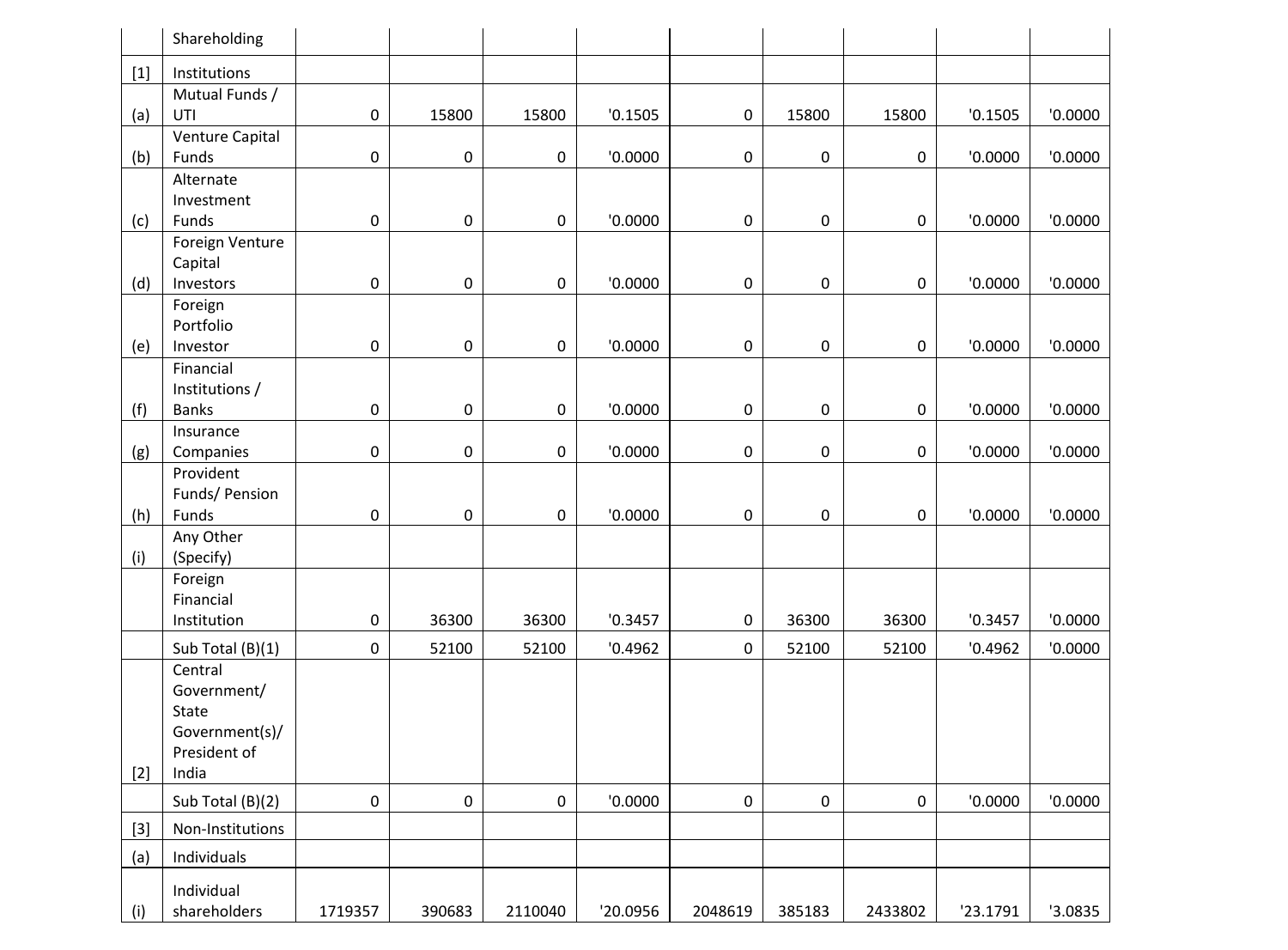|      | holding nominal<br>share capital |         |              |         |          |             |              |        |         |             |
|------|----------------------------------|---------|--------------|---------|----------|-------------|--------------|--------|---------|-------------|
|      | upto Rs. 1 lakh.                 |         |              |         |          |             |              |        |         |             |
|      | Individual                       |         |              |         |          |             |              |        |         |             |
|      | shareholders                     |         |              |         |          |             |              |        |         |             |
|      | holding nominal                  |         |              |         |          |             |              |        |         |             |
|      | share capital in                 |         |              |         |          |             |              |        |         |             |
|      | excess of Rs. 1                  |         |              |         |          |             |              |        |         |             |
| (ii) | lakh                             | 1009741 | 88200        | 1097941 | '10.4566 | 640348      | 88200        | 728548 | '6.9386 | $-3.5180$   |
|      | <b>NBFCs</b>                     |         |              |         |          |             |              |        |         |             |
|      | registered with                  |         |              |         |          |             |              |        |         |             |
| (b)  | RBI                              | 0       | 0            | 0       | '0.0000  | 0           | 0            | 0      | '0.0000 | '0.0000     |
|      | Overseas                         |         |              |         |          |             |              |        |         |             |
|      | Depositories(ho                  |         |              |         |          |             |              |        |         |             |
|      | Iding DRs)                       |         |              |         |          |             |              |        |         |             |
|      | (balancing                       |         |              |         |          |             |              |        |         |             |
| (d)  | figure)                          | 0       | $\mathsf 0$  | 0       | '0.0000  | 0           | 0            | 0      | '0.0000 | '0.0000     |
|      | Any Other                        |         |              |         |          |             |              |        |         |             |
| (c)  | (Specify)                        |         |              |         |          |             |              |        |         |             |
|      | Hindu                            |         |              |         |          |             |              |        |         |             |
|      | Undivided                        |         |              |         |          |             |              |        |         | $' -0.1731$ |
|      | Family                           | 199397  | $\mathbf{1}$ | 199398  | '1.8990  | 181221      | $\mathbf{1}$ | 181222 | '1.7259 |             |
|      | Foreign                          |         |              |         |          |             |              |        |         |             |
|      | Companies                        | 0       | 400          | 400     | '0.0038  | 0           | 400          | 400    | '0.0038 | '0.0000     |
|      | Non Resident                     |         |              |         |          |             |              |        |         |             |
|      | Indians (Non                     | 12177   | 0            | 12177   | '0.1160  |             |              |        | '0.1286 | '0.0126     |
|      | Repat)                           |         |              |         |          | 13506       | 0            | 13506  |         |             |
|      | <b>Escrow Account</b>            | 0       | $\pmb{0}$    | 0       | '0.0000  | $\mathsf 0$ | 600          | 600    | '0.0057 | '0.0057     |
|      | Non Resident                     |         |              |         |          |             |              |        |         |             |
|      | Indians (Repat)                  | 72068   | 161500       | 233568  | '2.2245  | 92557       | 161500       | 254057 | '2.4196 | '0.1951     |
|      | Body Corp-Ltd                    |         |              |         |          |             |              |        |         |             |
|      | Liability                        |         |              |         |          |             |              |        |         |             |
|      | Partnership                      | 0       | $\mathsf 0$  | 0       | '0.0000  | 22732       | 0            | 22732  | '0.2165 | '0.2165     |
|      | Overseas                         |         |              |         |          |             |              |        |         |             |
|      | <b>Bodies</b>                    |         |              |         |          |             |              |        |         |             |
|      | Corporates                       | 0       | 145000       | 145000  | '1.3810  | 0           | 145000       | 145000 | '1.3810 | '0.0000     |
|      | Clearing                         |         |              |         |          |             |              |        |         |             |
|      | Member                           | 4292    | 0            | 4292    | '0.0409  | 3456        | 0            | 3456   | '0.0329 | $' -0.0080$ |
|      | Market Maker                     | 500     | 0            | 500     | '0.0048  | 500         | 0            | 500    | '0.0048 | '0.0000     |
|      | <b>Bodies</b>                    |         |              |         |          |             |              |        |         |             |
|      | Corporate                        | 75827   | 202800       | 278627  | '2.6536  | 74846       | 202800       | 277646 | '2.6442 | $-0.0094$   |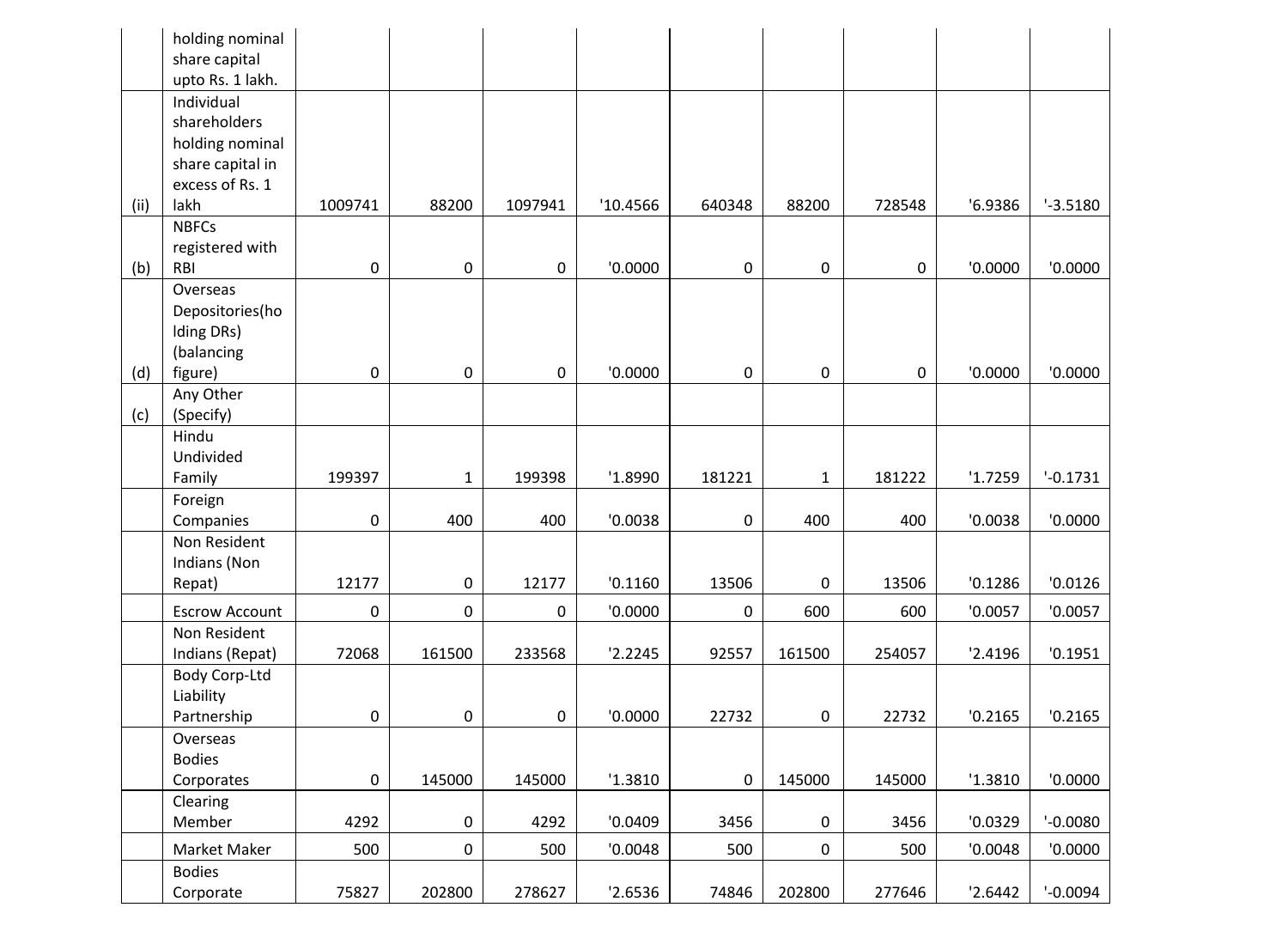|       | Sub Total (B)(3)                                                                                        | 3093359 | 988584  | 4081943  | '38.8756  | 3077785 | 983684      | 4061469  | '38.6807  | $' -0.1949$ |
|-------|---------------------------------------------------------------------------------------------------------|---------|---------|----------|-----------|---------|-------------|----------|-----------|-------------|
|       | <b>Total Public</b><br>Shareholding(B)<br>$=(B)(1)+(B)(2)+($<br>B)(3)                                   | 3093359 | 1040684 | 4134043  | '39.3718  | 3077785 | 1035784     | 4113569  | '39.1768  | $' -0.1950$ |
|       | Total $(A)+(B)$                                                                                         | 9459316 | 1040684 | 10500000 | '100.0000 | 9464216 | 1035784     | 10500000 | '100.0000 | 0.0000      |
| (C)   | Non Promoter -<br>Non Public                                                                            |         |         |          |           |         |             |          |           |             |
|       | (C1) Shares<br><b>Underlying DRs</b>                                                                    |         |         |          |           |         |             |          |           |             |
| $[1]$ | Custodian/DR<br>Holder                                                                                  | 0       | 0       | 0        | '0.0000   | 0       | 0           | 0        | '0.0000   | '0.0000     |
|       | (C2) Shares<br>Held By<br>Employee Trust                                                                |         |         |          |           |         |             |          |           |             |
|       | Employee<br><b>Benefit Trust</b><br>(under SEBI<br>(Share based<br>Employee<br>Benefit)<br>Regulations, |         |         |          |           |         |             |          |           |             |
| $[2]$ | 2014)                                                                                                   | 0       | 0       | 0        | '0.0000   | 0       | $\mathbf 0$ | 0        | '0.0000   | '0.0000     |
|       | Total<br>$(A)+(B)+(C)$                                                                                  | 9459316 | 1040684 | 10500000 | '100.0000 | 9464216 | 1035784     | 10500000 | '100.0000 |             |

# **B) Shareholding of Promoter**

| Sr           | 21st Century Management Services Limited<br>Shareholding at the<br>Shareholding at the                                                                                                                                                                       |         |          |              |         |                   |                                                   |         |  |  |  |  |  |
|--------------|--------------------------------------------------------------------------------------------------------------------------------------------------------------------------------------------------------------------------------------------------------------|---------|----------|--------------|---------|-------------------|---------------------------------------------------|---------|--|--|--|--|--|
| No           | beginning of the year - 2021<br>end of the year - 2022<br><b>Shareholder's Name</b>                                                                                                                                                                          |         |          |              |         |                   |                                                   |         |  |  |  |  |  |
|              | % of total<br>% of total<br>%of Shares<br>%of Shares<br><b>NO.OF</b><br><b>NO.OF</b><br>Shares of<br>Shares of<br>Pledged/<br>the<br>Pledged<br><b>SHARES</b><br><b>SHARES</b><br>the<br>/encumbered<br>encumbered<br><b>HELD</b><br><b>HELD</b><br>to<br>to |         |          |              |         |                   | % change in<br>shareholding<br>during the<br>year |         |  |  |  |  |  |
|              |                                                                                                                                                                                                                                                              |         | company  | total shares |         | company           | total shares                                      |         |  |  |  |  |  |
| $\mathbf{1}$ | <b>SUNDAR IYER</b>                                                                                                                                                                                                                                           | 4556157 | '43.3920 | '0.0000      | 4556157 | '43.3920          | '0.0000                                           | '0.0000 |  |  |  |  |  |
| 2            | <b>VANAJA SUNDAR IYER</b>                                                                                                                                                                                                                                    | 820000  | '7.8095  | '0.0000      | 820000  | '7.8095           | '0.0000                                           | '0.0000 |  |  |  |  |  |
| 3            | <b>KARTHIK SUNDAR</b>                                                                                                                                                                                                                                        | 746327  | '7.1079  | '0.0000      | 854324  | $^{\prime}8.1364$ | '0.0000                                           | '1.0285 |  |  |  |  |  |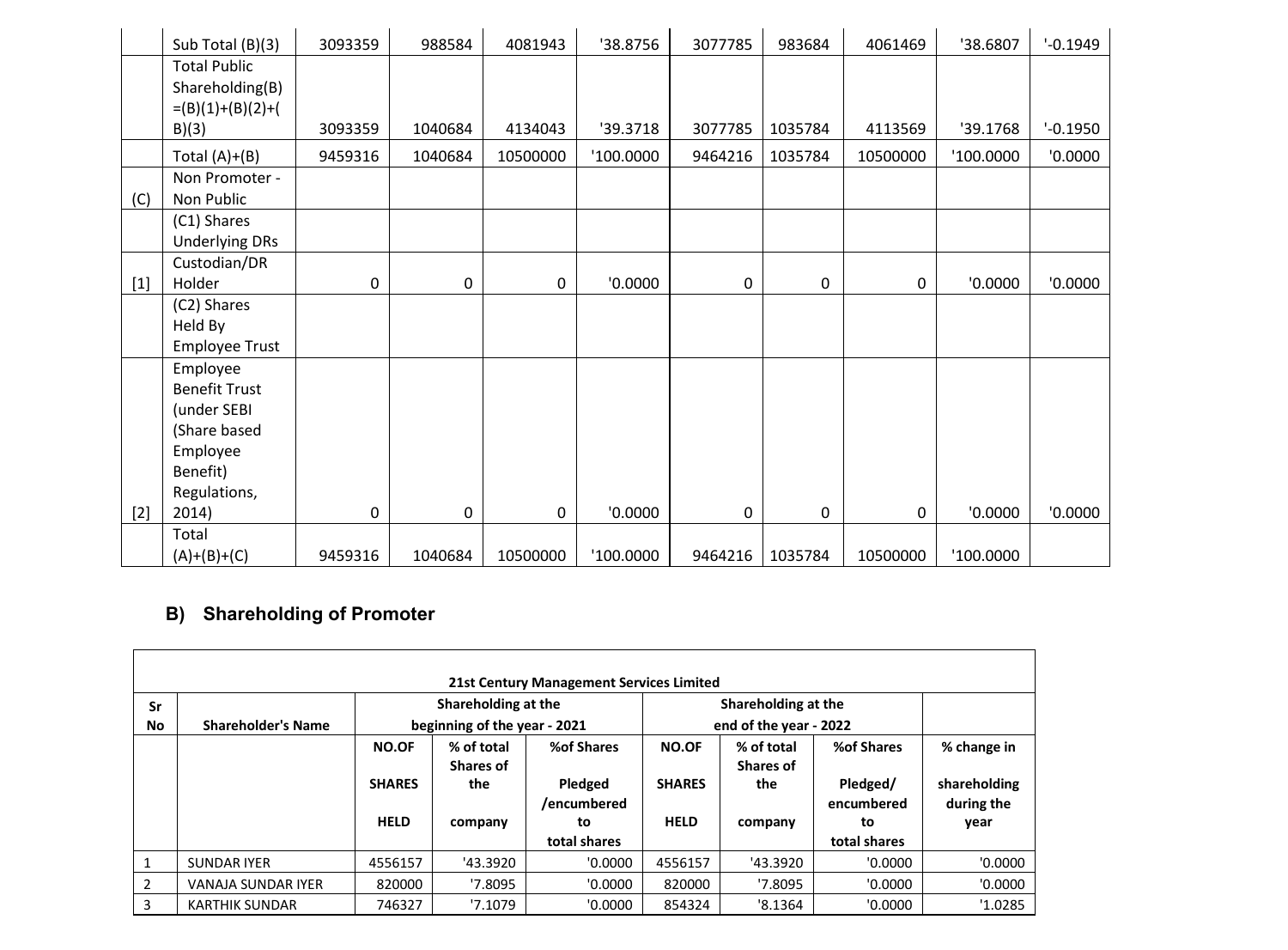| <b>EBRAHIM Y</b>  |         |          |         |         |          |         |           |
|-------------------|---------|----------|---------|---------|----------|---------|-----------|
| RANGOONWALA       | 187523  | '1.7859  | '0.0000 | 100000  | '0.9524  | '0.0000 | $-0.8335$ |
| <b>KRISHNAN M</b> | 43700   | '0.4162  | '0.0000 | 43700   | '0.4162  | '0.0000 | '0.0000   |
| SHRIDHAR P IYER   | 12250   | '0.1167  | '0.0000 | 12250   | '0.1167  | '0.0000 | '0.0000   |
| Total             | 6365957 | '60.6282 | '0.0000 | 6386431 | '60.8232 | '0.0000 | '0.1950   |

# **C) Change in Promoters' Shareholding (please specify, if there is no change)**

|                |                                      |                                       |                                                                          | MGT-9 III. Change in Promoters Shareholding |                         |                                                             |                                                                          |  |
|----------------|--------------------------------------|---------------------------------------|--------------------------------------------------------------------------|---------------------------------------------|-------------------------|-------------------------------------------------------------|--------------------------------------------------------------------------|--|
| Sr No.         |                                      |                                       | Shareholding at the<br>beginning of the year -<br>2021                   | Transactions during the year                |                         | Cumulative<br>Shareholding at the<br>end of the year - 2022 |                                                                          |  |
|                | Name & Type of<br><b>Transaction</b> | NO.OF<br><b>SHARES</b><br><b>HELD</b> | % OF<br><b>TOTAL</b><br><b>SHARES OF</b><br><b>THE</b><br><b>COMPANY</b> | <b>DATE OF</b><br><b>TRANSACTION</b>        | NO. OF<br><b>SHARES</b> | <b>NO OF SHARES</b><br><b>HELD</b>                          | % OF<br><b>TOTAL</b><br><b>SHARES OF</b><br><b>THE</b><br><b>COMPANY</b> |  |
| $\mathbf{1}$   | <b>SUNDAR IYER</b>                   | 4556157                               | 43.3920                                                                  |                                             |                         | 4556157                                                     | 43.3920                                                                  |  |
|                | AT THE END OF<br>THE YEAR            |                                       |                                                                          |                                             |                         | 4556157                                                     | 43.3920                                                                  |  |
| $\overline{2}$ | <b>KARTHIK SUNDAR</b>                | 746327                                | 7.1079                                                                   |                                             |                         | 746327                                                      | 7.1079                                                                   |  |
|                | Transfer                             |                                       |                                                                          | 18 Jun 2021                                 | 11792                   | 758119                                                      | 7.2202                                                                   |  |
|                | Transfer                             |                                       |                                                                          | 25 Jun 2021                                 | 4849                    | 762968                                                      | 7.2664                                                                   |  |
|                | Transfer                             |                                       |                                                                          | 30 Jun 2021                                 | 3483                    | 766451                                                      | 7.2995                                                                   |  |
|                | Transfer                             |                                       |                                                                          | 02 Jul 2021                                 | 2141                    | 768592                                                      | 7.3199                                                                   |  |
|                | Transfer                             |                                       |                                                                          | 06 Aug 2021                                 | 44172                   | 812764                                                      | 7.7406                                                                   |  |
|                | Transfer                             |                                       |                                                                          | 13 Aug 2021                                 | 25763                   | 838527                                                      | 7.9860                                                                   |  |
|                | Transfer                             |                                       |                                                                          | 03 Sep 2021                                 | 31911                   | 870438                                                      | 8.2899                                                                   |  |
|                | Transfer                             |                                       |                                                                          | 17 Sep 2021                                 | 38286                   | 908724                                                      | 8.6545                                                                   |  |
|                | Transfer                             |                                       |                                                                          | 24 Sep 2021                                 | 11434                   | 920158                                                      | 8.7634                                                                   |  |
|                | Transfer                             |                                       |                                                                          | 12 Nov 2021                                 | (109372)                | 810786                                                      | 7.7218                                                                   |  |
|                | Transfer                             |                                       |                                                                          | 26 Nov 2021                                 | (36760)                 | 774026                                                      | 7.3717                                                                   |  |
|                | Transfer                             |                                       |                                                                          | 25 Mar 2022                                 | 68241                   | 842267                                                      | 8.0216                                                                   |  |
|                | Transfer                             |                                       |                                                                          | 31 Mar 2022                                 | 12057                   | 854324                                                      | 8.1364                                                                   |  |
|                | AT THE END OF<br>THE YEAR            |                                       |                                                                          |                                             |                         | 854324                                                      | 8.1364                                                                   |  |
| 3              | <b>VANAJA SUNDAR</b>                 | 820000                                | 7.8095                                                                   |                                             |                         | 820000                                                      | 7.8095                                                                   |  |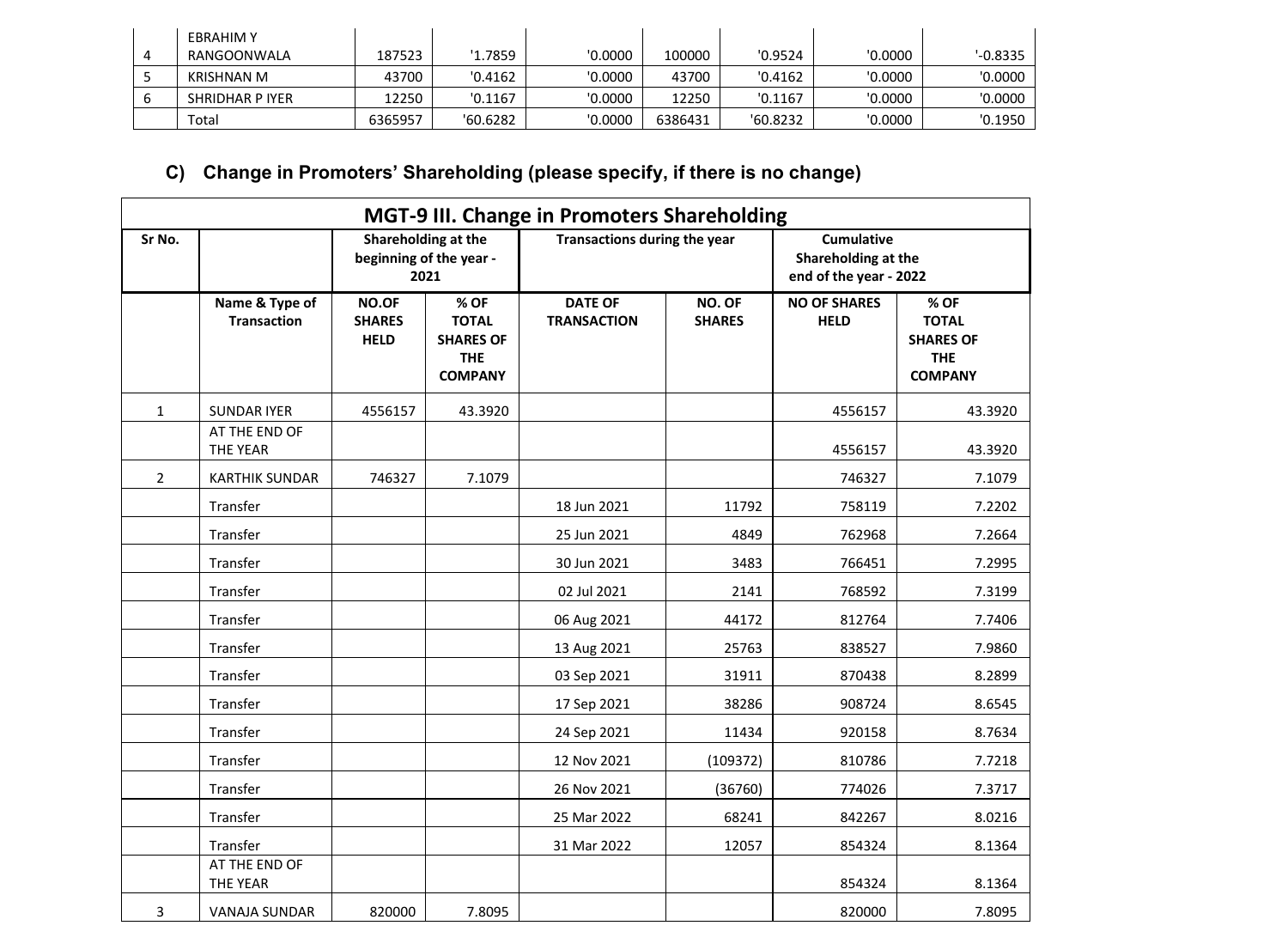|                | <b>IYER</b>                           |        |        |             |         |        |        |
|----------------|---------------------------------------|--------|--------|-------------|---------|--------|--------|
|                | AT THE END OF<br>THE YEAR             |        |        |             |         | 820000 | 7.8095 |
| $\overline{4}$ | <b>EBRAHIMY</b><br><b>RANGOONWALA</b> | 187523 | 1.7859 |             |         | 187523 | 1.7859 |
|                | Transfer                              |        |        | 12 Nov 2021 | (87523) | 100000 | 0.9524 |
|                | AT THE END OF<br>THE YEAR             |        |        |             |         | 100000 | 0.9524 |
| 5              | <b>KRISHNAN M</b>                     | 43700  | 0.4162 |             |         | 43700  | 0.4162 |
|                | AT THE END OF<br>THE YEAR             |        |        |             |         | 43700  | 0.4162 |
| 6              | SHRIDHAR P IYER                       | 12250  | 0.1167 |             |         | 12250  | 0.1167 |
|                | AT THE END OF<br><b>THE YEAR</b>      |        |        |             |         | 12250  | 0.1167 |

Note: 1. Paid up Share Capital of the Company (Face Value Rs. 10.00) at the end of the year is 10500000 Shares.

- 2. The details of holding have been clubbed based on PAN.
- 3. % of total Shares of the Company is based on the paid up Capital of the Company at the end of the Year.

#### **D) Shareholding Pattern of top ten Shareholders:**

#### **(Other than Directors, Promoters andHolders of GDRs and ADRs)**

| Sr<br>No.    |                                                       | Shareholding at the beginning<br><b>Cumulative Shareholding at the</b><br>Transactions during the year<br>of the year - 2021<br>end of the year - 2022 |                                                                   |                                      |                         |                                    |                                                      |
|--------------|-------------------------------------------------------|--------------------------------------------------------------------------------------------------------------------------------------------------------|-------------------------------------------------------------------|--------------------------------------|-------------------------|------------------------------------|------------------------------------------------------|
|              | Name & Type of<br><b>Transaction</b>                  | <b>NO.OF SHARES</b><br><b>HELD</b>                                                                                                                     | % OF<br><b>TOTAL</b><br><b>SHARES</b><br>OF THE<br><b>COMPANY</b> | <b>DATE OF</b><br><b>TRANSACTION</b> | NO. OF<br><b>SHARES</b> | <b>NO OF SHARES</b><br><b>HELD</b> | % OF TOTAL<br><b>SHARES OF</b><br><b>THE COMPANY</b> |
| $\mathbf{1}$ | <b>IMAGE SECURITIES LTD</b>                           | 145000                                                                                                                                                 | 1.3810                                                            |                                      |                         | 145000                             | 1.3810                                               |
|              | AT THE END OF THE YEAR                                |                                                                                                                                                        |                                                                   |                                      |                         | 145000                             | 1.3810                                               |
| 2            | <b>GOODKNIGHT INV &amp;</b><br><b>LEASING PVT LTD</b> | 132500                                                                                                                                                 | 1.2619                                                            |                                      |                         | 132500                             | 1.2619                                               |
|              | AT THE END OF THE YEAR                                |                                                                                                                                                        |                                                                   |                                      |                         | 132500                             | 1.2619                                               |
| 3            | <b>JAGANNATH DEJU</b><br><b>DEVADIGA HUF</b>          | 50680                                                                                                                                                  | 0.4827                                                            |                                      |                         | 50680                              | 0.4827                                               |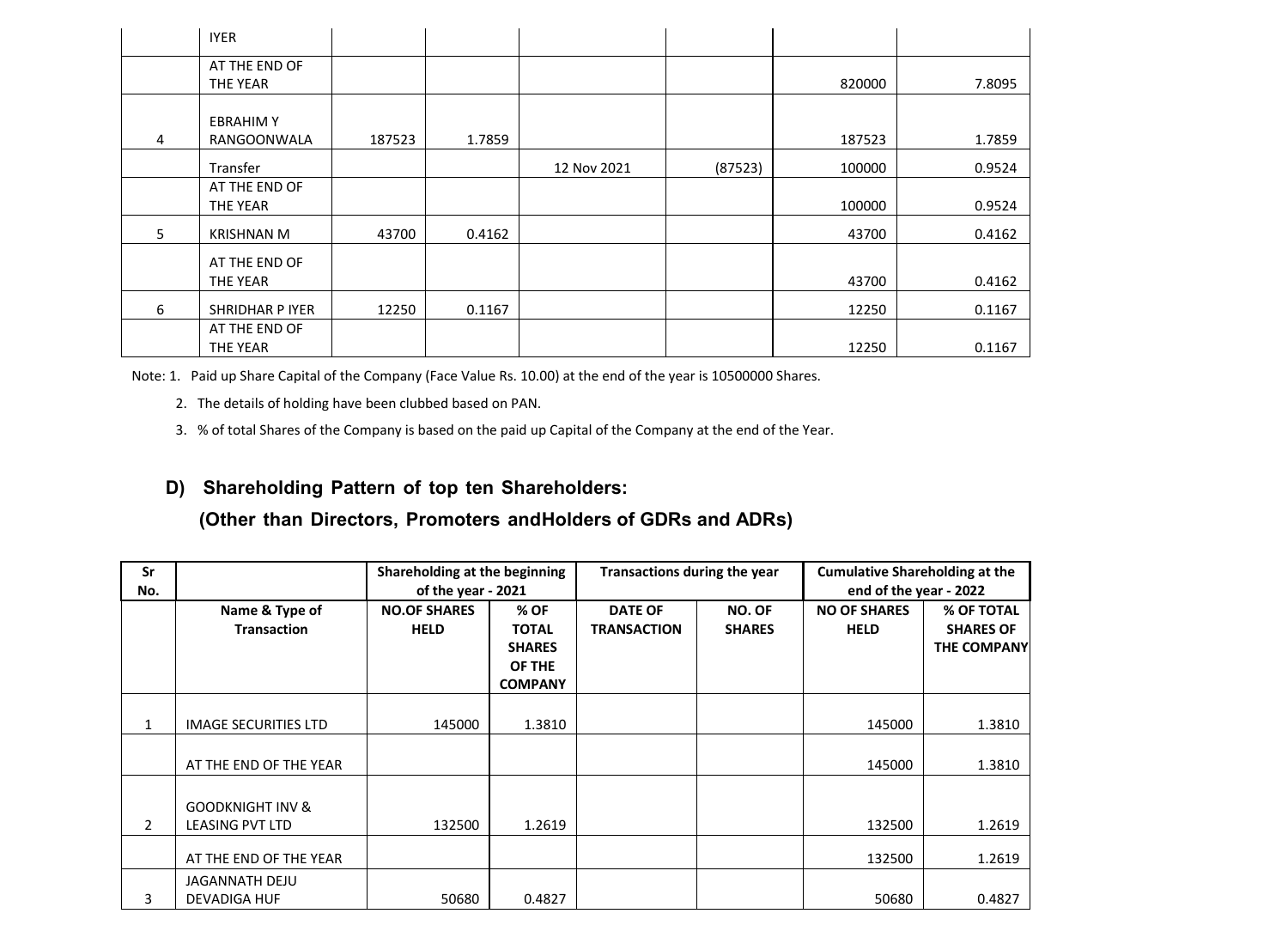|                | AT THE END OF THE YEAR   |       |        |             |         | 50680 | 0.4827 |
|----------------|--------------------------|-------|--------|-------------|---------|-------|--------|
| 4              | SREEHARI PATIBANDLA      | 50000 | 0.4762 |             |         | 50000 | 0.4762 |
|                |                          |       |        |             |         |       |        |
|                | AT THE END OF THE YEAR   |       |        |             |         | 50000 | 0.4762 |
|                | AAKASH 21ST CENTURY      |       |        |             |         |       |        |
| 5              | SECURITIES PVT LTD       | 50000 | 0.4762 |             |         | 50000 | 0.4762 |
|                | AT THE END OF THE YEAR   |       |        |             |         | 50000 | 0.4762 |
|                |                          |       |        |             |         |       |        |
| 6              | CHETAN RASIKLAL SHAH     | 0     | 0.0000 |             |         | 0     | 0.0000 |
|                | Transfer                 |       |        | 07 Jan 2022 | 88000   | 88000 | 0.8381 |
|                | Transfer                 |       |        | 25 Feb 2022 | (835)   | 87165 | 0.8301 |
|                | Transfer                 |       |        | 04 Mar 2022 | (2798)  | 84367 | 0.8035 |
|                | Transfer                 |       |        | 11 Mar 2022 | (21367) | 63000 | 0.6000 |
|                | Transfer                 |       |        | 18 Mar 2022 | (13000) | 50000 | 0.4762 |
|                | AT THE END OF THE YEAR   |       |        |             |         | 50000 | 0.4762 |
|                |                          |       |        |             |         |       |        |
| $\overline{7}$ | MUKESH AGARWAL           | 57000 | 0.5429 |             |         | 57000 | 0.5429 |
|                | Transfer                 |       |        | 24 Sep 2021 | (2000)  | 55000 | 0.5238 |
|                | Transfer                 |       |        | 08 Oct 2021 | (5000)  | 50000 | 0.4762 |
|                | AT THE END OF THE YEAR   |       |        |             |         | 50000 | 0.4762 |
|                |                          |       |        |             |         |       |        |
| 8              | PRAKASHCHAND KHURANA     | 44200 | 0.4210 |             |         | 44200 | 0.4210 |
|                | AT THE END OF THE YEAR   |       |        |             |         | 44200 | 0.4210 |
|                | <b>KAMRUDIN ABDEALY</b>  |       |        |             |         |       |        |
| 9              | SAREEA                   | 40000 | 0.3810 |             |         | 40000 | 0.3810 |
|                |                          |       |        |             |         |       |        |
|                | AT THE END OF THE YEAR   |       |        |             |         | 40000 | 0.3810 |
|                | FARZANA KAMRUDDIN        |       |        |             |         |       |        |
| 10             | SAREEA                   | 36000 | 0.3429 |             |         | 36000 | 0.3429 |
|                | AT THE END OF THE YEAR   |       |        |             |         | 36000 | 0.3429 |
|                | SHASHIKANT               |       |        |             |         |       |        |
| 11             | <b>GORDHANDAS BADANI</b> | 91535 | 0.8718 |             |         | 91535 | 0.8718 |
|                | Transfer                 |       |        | 17 Sep 2021 | (10000) | 81535 | 0.7765 |
|                | Transfer                 |       |        | 22 Oct 2021 | (50988) | 30547 | 0.2909 |
|                | Transfer                 |       |        | 29 Oct 2021 | (15000) | 15547 | 0.1481 |
|                | Transfer                 |       |        | 05 Nov 2021 | (7500)  | 8047  | 0.0766 |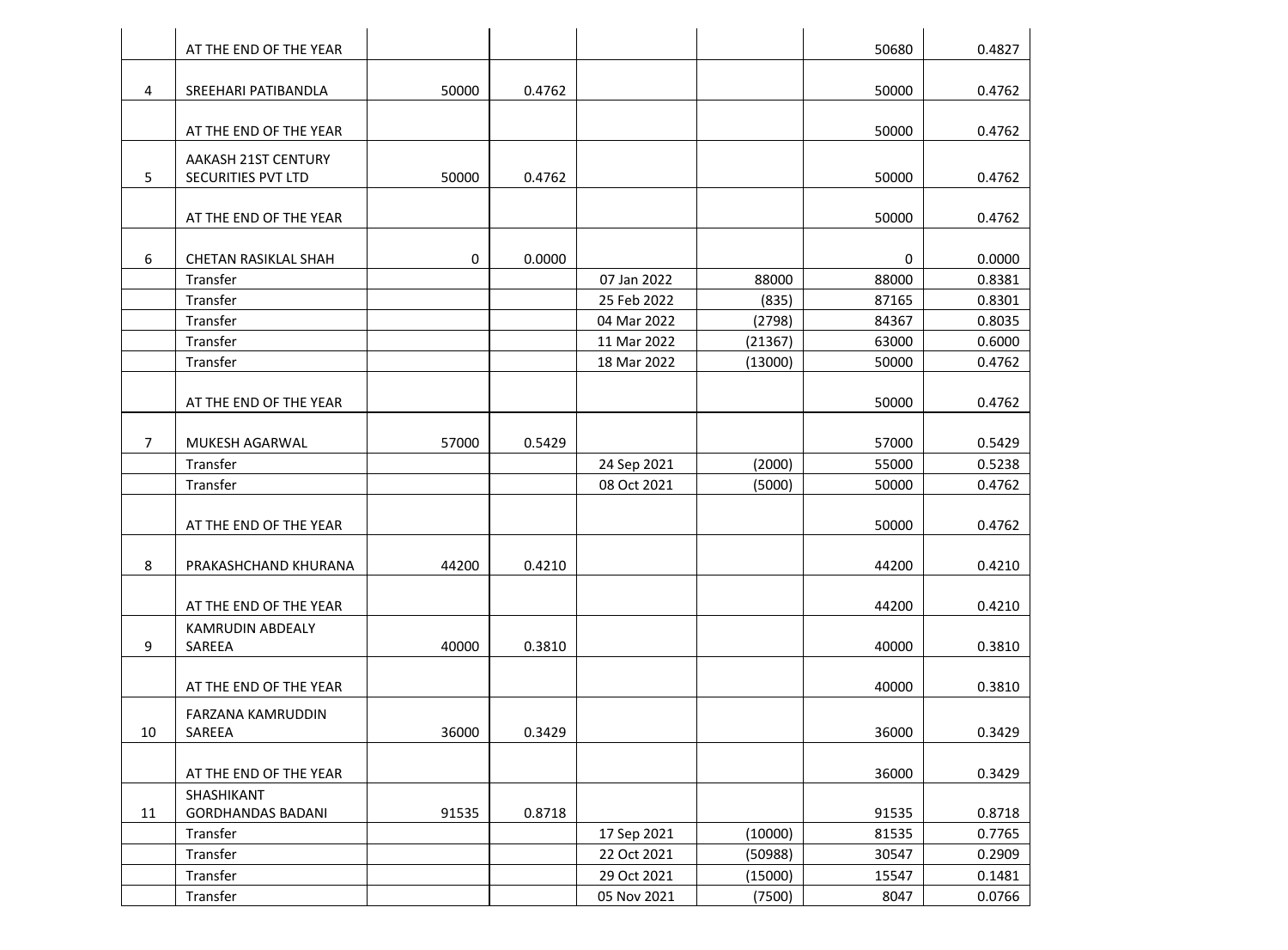|    | Transfer               |       |        | 12 Nov 2021 | (8047)  | 0     | 0.0000 |
|----|------------------------|-------|--------|-------------|---------|-------|--------|
|    | AT THE END OF THE YEAR |       |        |             |         |       | 0.0000 |
|    |                        |       |        |             |         |       |        |
| 12 | M VENKATESWARA RAO     | 50000 | 0.4762 |             |         | 50000 | 0.4762 |
|    | Transfer               |       |        | 15 Oct 2021 | (20016) | 29984 | 0.2856 |
|    | Transfer               |       |        | 22 Oct 2021 | (29984) |       | 0.0000 |
|    |                        |       |        |             |         |       |        |
|    | AT THE END OF THE YEAR |       |        |             |         |       | 0.0000 |

Note: 1. Paid up Share Capital of the Company (Face Value Rs. 10.00) at the end of the year is 10500000 Shares.

2. The details of holding has been clubbed based on PAN.

3. % of total Shares of the Company is based on the paid up Capital of the Company at the end of the Year.

### **E) Shareholding of Directors and Key Managerial Personnel:**

| SNo. | <b>SUNDAR IYER</b>                       | Shareholding at the<br>beginning of the year |                                           | <b>Cumulative Shareholding</b><br>during the year |                                        |  |
|------|------------------------------------------|----------------------------------------------|-------------------------------------------|---------------------------------------------------|----------------------------------------|--|
|      |                                          | No. of<br>shares                             | % of total<br>shares of<br>the<br>company | No. of<br>shares                                  | % of total<br>shares of<br>the company |  |
|      | At the beginning of the year             | 4556157                                      | 43.3920                                   |                                                   |                                        |  |
|      | NO TRANSACTIONS DURING<br><b>THEYEAR</b> |                                              |                                           | <b>NIL</b>                                        | <b>NIL</b>                             |  |
|      | At the end of the year                   |                                              |                                           | 4556157                                           | 43.3920                                |  |

| SNo.<br>$\mathbf{2}$ | <b>KRISHNAN MUTHUKUMAR</b>         | Shareholding at the<br>beginning of the year |                                           | <b>Cumulative Shareholding</b><br>during the year |                                        |
|----------------------|------------------------------------|----------------------------------------------|-------------------------------------------|---------------------------------------------------|----------------------------------------|
|                      |                                    | No. of<br>shares                             | % of total<br>shares of<br>the<br>company | No. of shares                                     | % of total<br>shares of<br>the company |
|                      | At the beginning of the year       | 43700                                        | 0.4162                                    |                                                   |                                        |
|                      | NO TRANSACTIONS DURING<br>THE YEAR |                                              |                                           |                                                   |                                        |
|                      | At the end of the year             |                                              |                                           | 43700                                             | 0.4162                                 |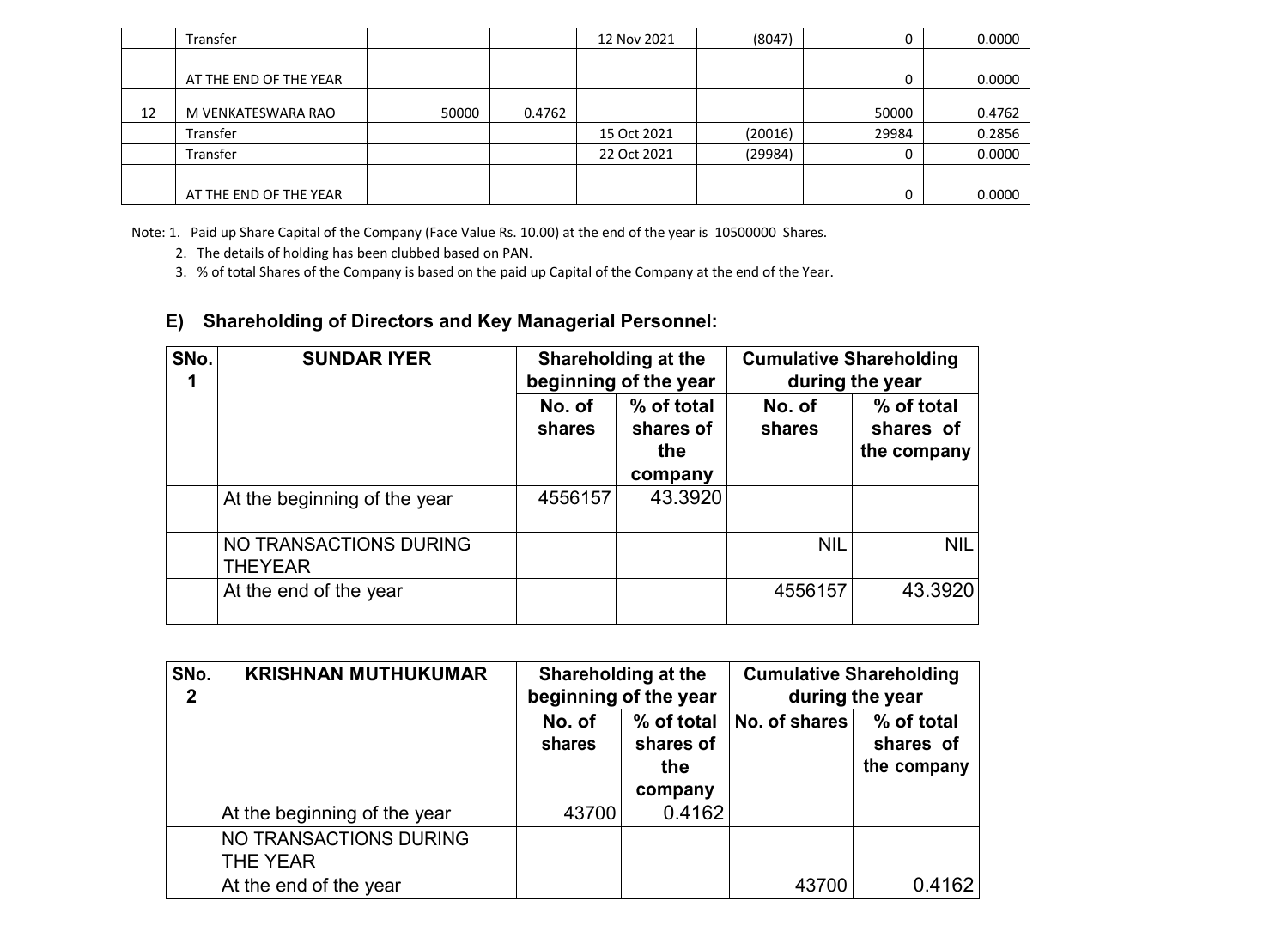| SNo.<br>3 | <b>KARTHIK SUNDAR</b>                            | Shareholding at the<br>beginning of the year |                                           | <b>Cumulative Shareholding</b><br>during the year |                                        |
|-----------|--------------------------------------------------|----------------------------------------------|-------------------------------------------|---------------------------------------------------|----------------------------------------|
|           |                                                  | No. of<br>shares                             | % of total<br>shares of<br>the<br>company | No. of shares                                     | % of total<br>shares of<br>the company |
|           | At the beginning of the year                     | 746327                                       | 7.1079                                    |                                                   |                                        |
|           | <b>TRANSACTIONS DURING</b><br>THEYEAR - PURHASES |                                              |                                           | 254129                                            | 2.4202                                 |
|           | <b>TRANSACTIONS DURING</b><br>THEYEAR - SALES    |                                              |                                           | $-146132$                                         | $-1.3917$                              |
|           | At the end of the year                           |                                              |                                           | 854324                                            | 8.1364                                 |

**V) INDEBTEDNESS -** Indebtedness of the Company including interest outstanding/accrued but

not due for payment.

Rs. In lakhs

|                                                        | <b>Secured</b><br>Loans<br>excluding<br>deposits | <b>Unsecured</b><br>Loans | <b>Deposits</b> | Total<br><b>Indebtedness</b> |
|--------------------------------------------------------|--------------------------------------------------|---------------------------|-----------------|------------------------------|
| Indebtedness at the beginning of the<br>financial year |                                                  |                           |                 |                              |
| i) Principal Amount                                    | Nil                                              | Nil                       | Nil             | Nil                          |
| ii) Interest due but not paid                          | Nil                                              | Nil                       | Nil             | Nil                          |
| iii) Interest accrued but not due                      | Nil                                              | Nil                       | Nil             | Nil                          |
| Total (i+ii+iii)                                       | Nil                                              | Nil                       | Nil             | Nil                          |
| Change in Indebtedness during the<br>financial year    |                                                  |                           |                 |                              |
| * Addition                                             | Nil                                              | 3251.03                   | Nil             | 3251.03                      |
| * Reduction                                            | Nil                                              | $-2302.70$                | Nil             | $-2302.70$                   |
| <b>Net Change</b>                                      | Nil                                              | 948.33                    | Nil             | 948.33                       |
| Indebtedness at the end of the<br>financial year       |                                                  |                           |                 |                              |
| i) Principal Amount                                    | Nil                                              | 948.33                    | Nil             | 948.33                       |
| ii) Interest due but not paid                          | Nil                                              | Nil                       | Nil             | Nil                          |
| iii) Interest accrued but not due                      | Nil                                              | Nil                       | Nil             | Nil                          |
| Total (i+ii+iii)                                       | Nil                                              | 948.33                    | Nil             | 948.33                       |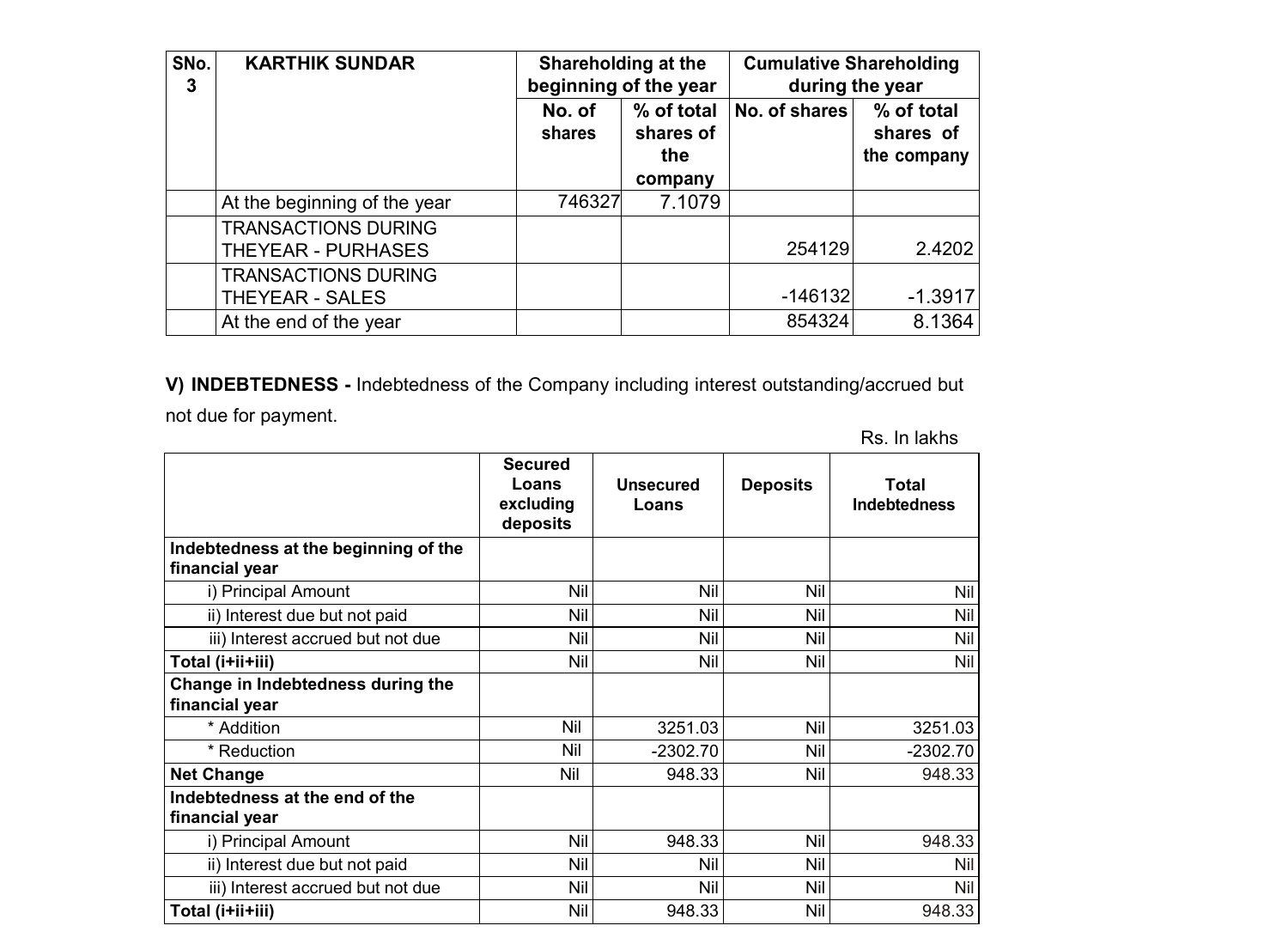# **VI. REMUNERATION OF DIRECTORS AND KEY MANAGERIAL PERSONNEL-**

### **A. Remuneration to CEO, Managing Director, Whole-time Directors and/or Manager:**

|                         | <b>SN. Particulars of Remuneration</b>                       | Name of MD/WTD/ Manager |                     | Total |                        |     |
|-------------------------|--------------------------------------------------------------|-------------------------|---------------------|-------|------------------------|-----|
|                         |                                                              | <b>CEO-SHRI</b>         | $MD - Mr.$          |       | WTD   MANAGER   Amount |     |
|                         |                                                              | <b>SUNDAR</b>           | Karthik             |       |                        |     |
|                         |                                                              | <b>IYER</b>             | Iyer                |       |                        |     |
| 1                       | Gross salary                                                 | 60,00,000               | 30,00,000           | Nil   | Nil                    | Nil |
|                         | (a) Salary as per provisions<br>containedin section 17(1) of |                         | 60,00,000 30,00,000 | Nil   | Nil                    | Nil |
|                         | the Income-tax Act, 1961                                     |                         |                     |       |                        |     |
|                         | (b) Value of perquisites u/s                                 | Nil                     | Nil                 | Nil   | Nil                    | Nil |
|                         | 17(2) Income-tax Act,<br>1961                                |                         |                     |       |                        |     |
|                         | (c) Profits in lieu of salary under                          | Nil                     | Nil                 | Nil   | Nil                    | Nil |
|                         | section17(3) Income - tax Act,<br>1961                       |                         |                     |       |                        |     |
| 2                       | <b>Stock Option</b>                                          | Nil                     | Nil                 | Nil   | Nil                    | Nil |
| $\overline{3}$          | <b>Sweat Equity</b>                                          | Nil                     | Nil                 | Nil   | Nil                    | Nil |
| $\overline{\mathbf{4}}$ | Commission - as % of profit<br>- others, specify             | Nil                     | Nil                 | Nil   | Nil                    | Nil |
| 5                       | Others, please specify                                       | Nil                     | Nil                 | Nil   | Nil                    | Nil |
|                         | Total (A)                                                    | 60,00,000               | 30,00,000           | Nil   | Nil                    | Nil |
|                         | Ceiling as per the Act                                       |                         |                     |       |                        |     |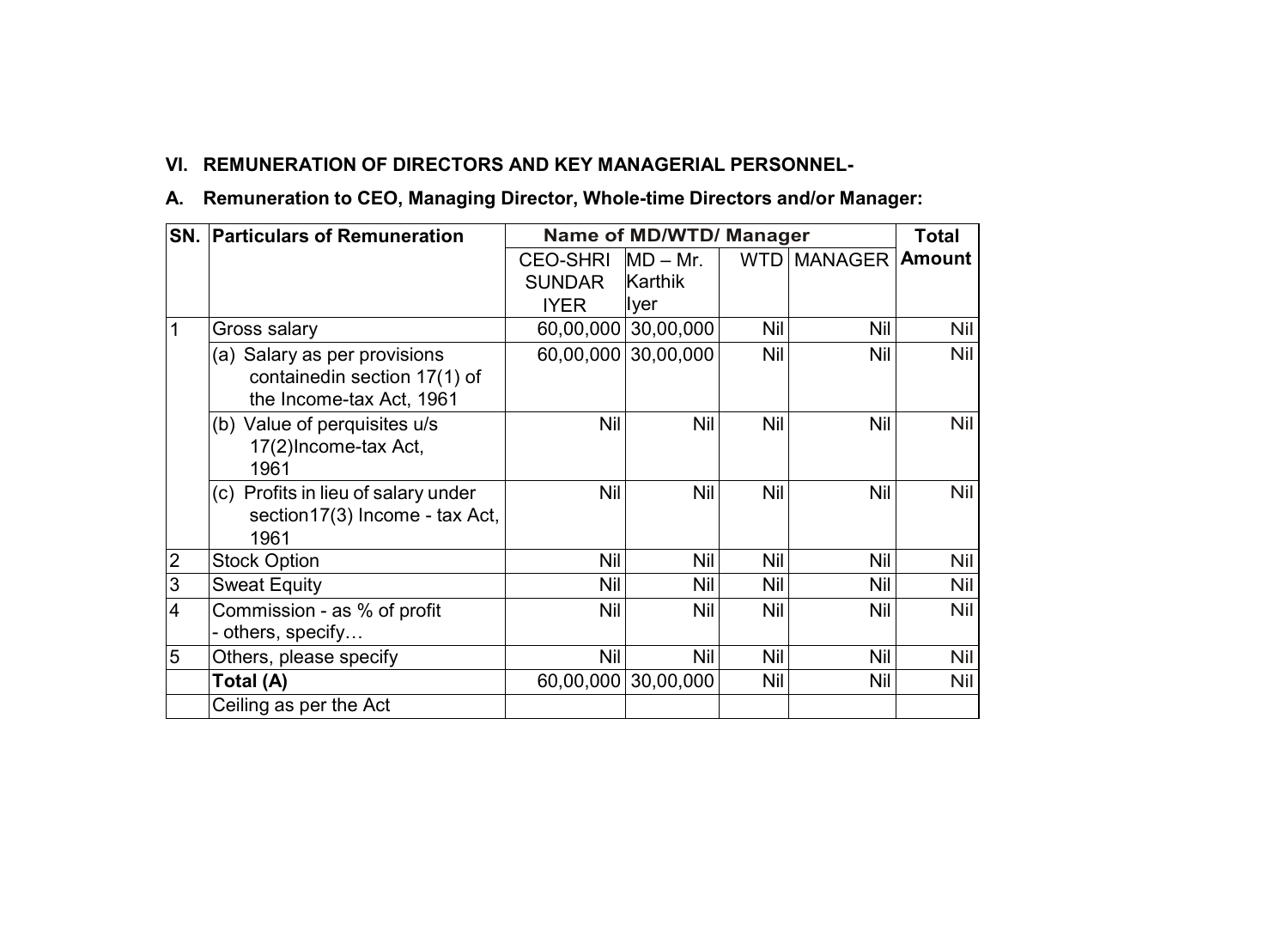### **B. Remuneration to other directors**

 **(Amount in Rupees)**

| SN.            |                                                             |                                      |                          |                |            |        |
|----------------|-------------------------------------------------------------|--------------------------------------|--------------------------|----------------|------------|--------|
|                | <b>Particulars of</b><br><b>Remuneration</b>                |                                      | <b>Total Amount</b>      |                |            |        |
|                |                                                             | <b>Krishnan</b><br><b>Muthukumar</b> | Dipti D<br><b>Sakpal</b> | <b>B.K.Rai</b> | G.Raghavan |        |
| 1              | <b>Independent Directors</b>                                |                                      |                          |                |            |        |
|                | Fee for attending<br>board &committee<br>meetings           |                                      | 60000                    | 60000          | 46000      | 166000 |
|                | Commission<br>Others, please specify                        |                                      |                          |                |            |        |
|                | Total (1)                                                   |                                      | 60000                    | 60000          | 46000      | 166000 |
| $\overline{2}$ | Other<br>Executive and<br>Non-Executive<br><b>Directors</b> |                                      |                          |                |            |        |
|                | Fee for attending<br>boardcommittee<br>meetings             | 25000                                |                          |                |            | 25000  |
|                | Commission                                                  |                                      |                          |                |            |        |
|                | Others, please specify                                      |                                      |                          |                |            |        |
|                | Total (2)                                                   | 25000                                |                          |                |            | 25000  |
|                | Total (B)=(1+2)                                             | 25000                                | 60000                    | 60000          | 46000      | 191000 |
|                | <b>Total Managerial</b><br><b>Remuneration</b>              |                                      |                          |                |            | 191000 |
|                | Overall Ceiling as per the<br>Act                           |                                      |                          |                |            |        |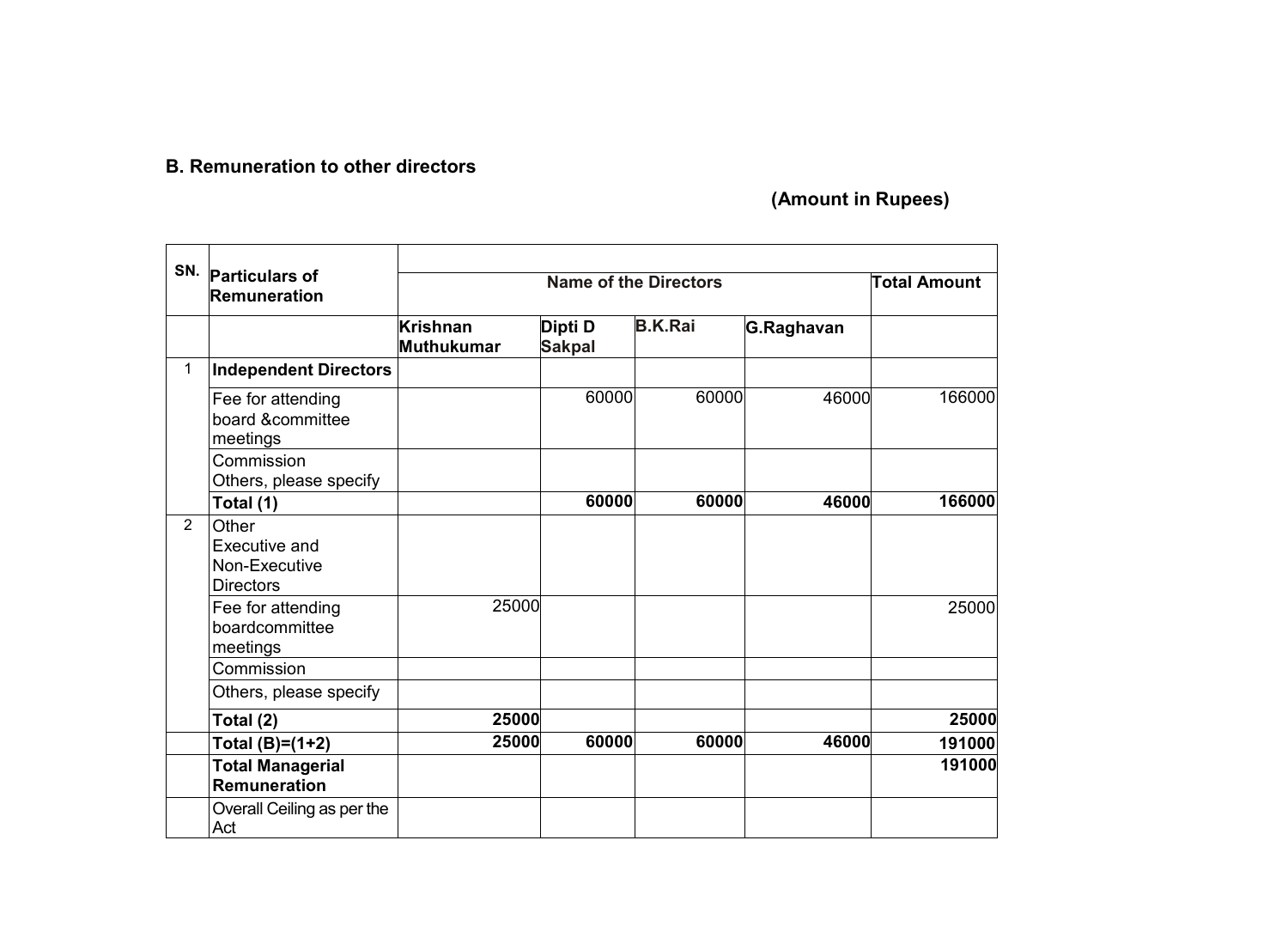### **C. REMUNERATION TO KEY MANAGERIAL PERSONNEL OTHER THAN MD/MANAGER/WTD**

| <b>SN</b> | <b>Particulars of Remuneration</b>                                                     | <b>Key Managerial Personnel</b> |         |            |            |  |
|-----------|----------------------------------------------------------------------------------------|---------------------------------|---------|------------|------------|--|
|           |                                                                                        | <b>CEO</b>                      | CS      | <b>CFO</b> | Total      |  |
| 1         | <b>Gross salary</b>                                                                    |                                 |         |            |            |  |
|           | (a) Salary as per provisions contained in<br>section 17(1) of the Income-tax Act, 1961 | 6000000                         | 1305000 | 2078300    | 9383300    |  |
|           | (b) Value of perquisites u/s 17(2) Income -tax<br>Act, 1961                            | Nil                             | Nil     | Nil        | <b>Nil</b> |  |
|           | (c) Profits in lieu of salary under section 17(3)<br>Income-tax Act, 1961              | Nil                             | Nil     | Nil        | Nil        |  |
| 2         | <b>Stock Option</b>                                                                    | Nil                             | Nil     | Nil        | Nil        |  |
| 3         | <b>Sweat Equity</b>                                                                    | Nil                             | Nil     | Nil        | Nil        |  |
| 4         | Commission                                                                             | Nil                             | Nil     | Nil        | Nil        |  |
|           | - as % of profit                                                                       | Nil                             | Nil     | Nil        | Nil        |  |
|           | others, specify                                                                        | Nil                             | Nil     | Nil        | Nil        |  |
| 5         | Others, please specify                                                                 |                                 |         |            |            |  |
|           | <b>Total</b>                                                                           | 6000000                         | 1305000 | 2078300    | 9383300    |  |